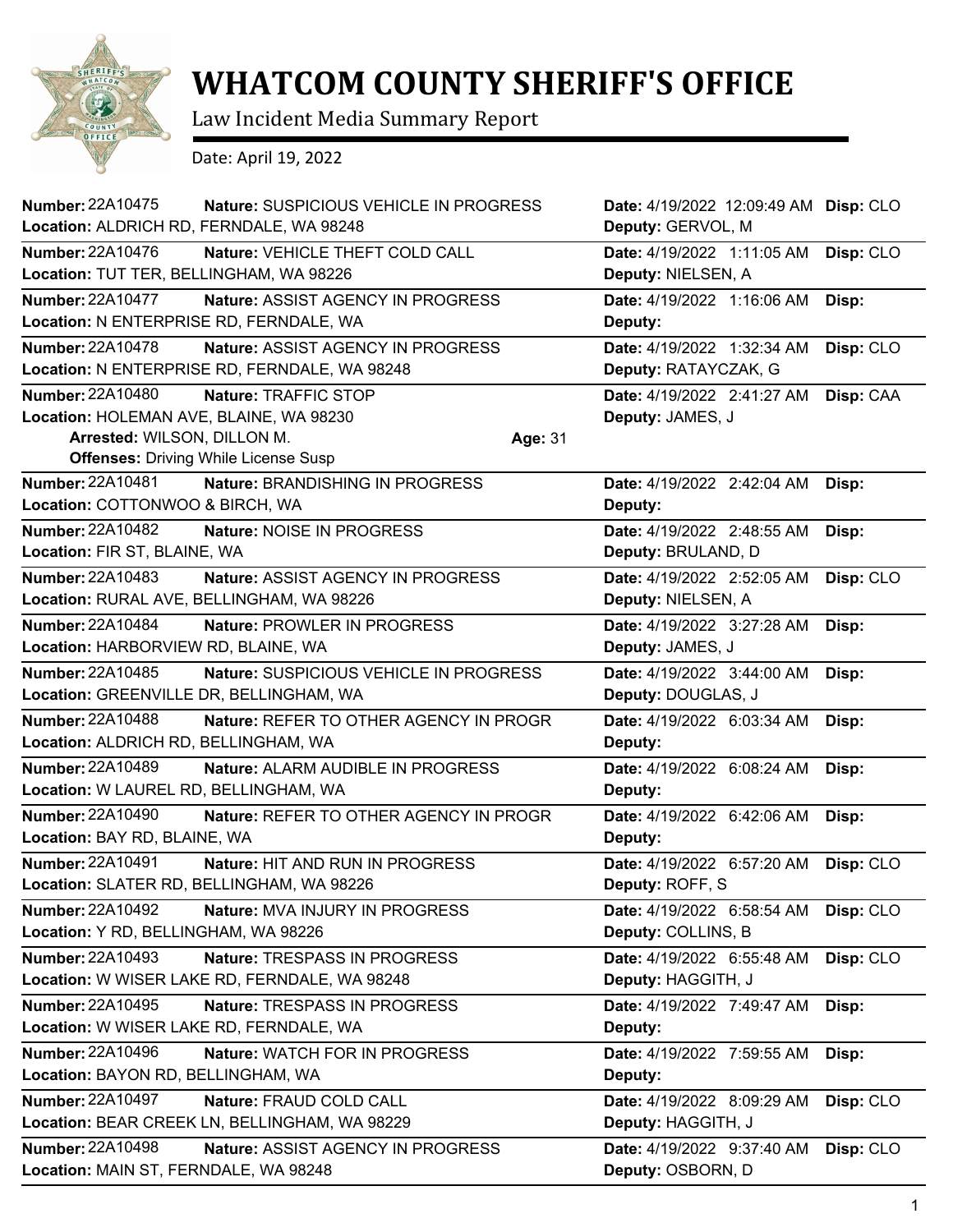| Number: 22A10499                            | Nature: BURGLARY COLD CALL                       | Date: 4/19/2022 9:39:13 AM Disp: CLO  |           |
|---------------------------------------------|--------------------------------------------------|---------------------------------------|-----------|
| Location: POPPY CT, MAPLE FALLS, WA 98266   |                                                  | Deputy: KING, M                       |           |
| <b>Number: 22A10500</b>                     | Nature: FOLLOW UP                                | Date: 4/19/2022 9:53:38 AM Disp: CLO  |           |
| Location: RUTSATZ RD, DEMING, WA 98244      |                                                  | Deputy: LOREEN, J                     |           |
| <b>Number: 22A10501</b>                     | Nature: PROPERTY FOUND IN PROGRESS               | Date: 4/19/2022 10:18:26 AM Disp: CLO |           |
| Location: PETTICOTE LN, BLAINE, WA 98230    |                                                  | Deputy: SMITH, A                      |           |
| <b>Number: 22A10502</b>                     | Nature: ASSIST CITIZEN IN PROGRESS               | Date: 4/19/2022 10:56:26 AM Disp:     |           |
| Location: MT BAKER HW, DEMING, WA           |                                                  | Deputy: KING, M                       |           |
| <b>Number: 22A10503</b>                     | Nature: ASSIST CITIZEN IN PROGRESS               | Date: 4/19/2022 11:08:06 AM Disp: CLO |           |
| Location: GRAND AVE, BELLINGHAM, WA 98225   |                                                  | Deputy: LOREEN, J                     |           |
| Number: 22A10504                            | Nature: SUSPICIOUS CIRCUMSTANCES IN PR           | Date: 4/19/2022 11:08:05 AM Disp:     |           |
|                                             | Location: TRAPLINE RD & BADGER RD, EVERSON, WA   | Deputy: KING, M                       |           |
| <b>Number: 22A10506</b>                     | Nature: HARASSMENT COLD CALL                     | Date: 4/19/2022 11:30:31 AM Disp:     |           |
| Location: PINNACLE RD, DEMING, WA           |                                                  | Deputy: KING, M                       |           |
| Number: 22A10507                            | Nature: ASSIST CITIZEN IN PROGRESS               | Date: 4/19/2022 11:39:38 AM Disp: CLO |           |
| Location: E 19TH CRST, BELLINGHAM, WA 98226 |                                                  | Deputy: HAGGITH, J                    |           |
| <b>Number: 22A10508</b>                     | Nature: HOT ROD COLD CALL                        | Date: 4/19/2022 12:12:15 PM Disp: CLO |           |
| Location: BAYON RD, BELLINGHAM, WA 98225    |                                                  | Deputy: OSBORN, D                     |           |
| Number: 22A10509                            | Nature: MISSING PERSON COLD CALL                 | Date: 4/19/2022 12:13:00 PM Disp: ACT |           |
|                                             | Location: AGATE HEIGHTS RD, BELLINGHAM, WA 98226 | Deputy: COLLINS, B                    |           |
| Number: 22A10512                            | Nature: JUVENILE PROBLEM COLD CALL               | Date: 4/19/2022 12:44:47 PM Disp: CLO |           |
| Location: LATTIMORE RD, FERNDALE, WA 98248  |                                                  | Deputy: ROFF, S                       |           |
| Number: 22A10514                            | Nature: WELFARE CHECK IN PROGRESS                | Date: 4/19/2022 12:54:48 PM Disp:     |           |
|                                             | Location: S BEACH RD & APA RD, POINT ROBERTS, WA | Deputy:                               |           |
| Number: 22A10515                            | Nature: ASSIST AGENCY IN PROGRESS                |                                       |           |
|                                             |                                                  | Date: 4/19/2022 12:56:17 PM Disp: CLO |           |
| Location: POLLMAN CIR, LYNDEN, WA 98264     |                                                  | Deputy: HAGGITH, J                    |           |
| Number: 22A10516                            | Nature: SECURITY CHECK IN PROGRESS               | Date: 4/19/2022 1:12:44 PM            | Disp: CLO |
|                                             | Location: DEEP VALLEY DR, MAPLE FALLS, WA 98266  | Deputy: HAGGITH, J                    |           |
| <b>Number: 22A10521</b>                     | Nature: ASSIST CITIZEN COLD CALL                 | Date: 4/19/2022 1:37:55 PM            | Disp: CLO |
| Location: ANDERSON RD, BLAINE, WA 98230     |                                                  | Deputy: BOYD, M                       |           |
| <b>Number: 22A10523</b>                     | Nature: BURGLARY COLD CALL                       | Date: 4/19/2022 1:50:35 PM            | Disp:     |
| Location: W WISER LAKE RD, FERNDALE, WA     |                                                  | Deputy:                               |           |
| Number: 22A10526                            | Nature: DOMESTIC VERBAL IN PROGRESS              | Date: 4/19/2022 2:16:31 PM Disp: INF  |           |
|                                             | Location: WINDWARD DR, BELLINGHAM, WA 98229      | Deputy: COLLINS, B                    |           |
| Number: 22A10527                            | Nature: SERVE PAPERS IN PROGRESS                 | Date: 4/19/2022 2:20:11 PM            | Disp: INF |
| Location: ANDERSON RD, BLAINE, WA 98230     |                                                  | Deputy: BOYD, M                       |           |
| Number: 22A10528                            | Nature: FOLLOW UP                                | Date: 4/19/2022 2:24:19 PM            | Disp:     |
| Location:                                   |                                                  | Deputy: POLINDER, C                   |           |
| Number: 22A10529                            | Nature: FOLLOW UP                                | Date: 4/19/2022 2:24:56 PM            | Disp:     |
|                                             | Location: SPRAGUE VALLEY DR, MAPLE FALLS, WA     | Deputy: POLINDER, C                   |           |
| Number: 22A10530                            | Nature: FOLLOW UP                                | Date: 4/19/2022 2:25:31 PM            | Disp:     |
| Location: BOYER RD, BELLINGHAM, WA          |                                                  | Deputy: POLINDER, C                   |           |
| Number: 22A10532                            | Nature: WATCH FOR IN PROGRESS                    | Date: 4/19/2022 2:54:47 PM            | Disp:     |
| Location: SOUTH PASS RD, SUMAS, WA          |                                                  | Deputy:                               |           |
| Number: 22A10535                            | Nature: VANDALISM COLD CALL                      | Date: 4/19/2022 3:05:22 PM            | Disp: CLO |
|                                             | Location: RICHMOND PARK RD, BLAINE, WA 98230     | Deputy: MELLEMA, S                    |           |
| Number: 22A10536                            | Nature: MVA INJURY IN PROGRESS                   | Date: 4/19/2022 3:11:29 PM            | Disp: CLO |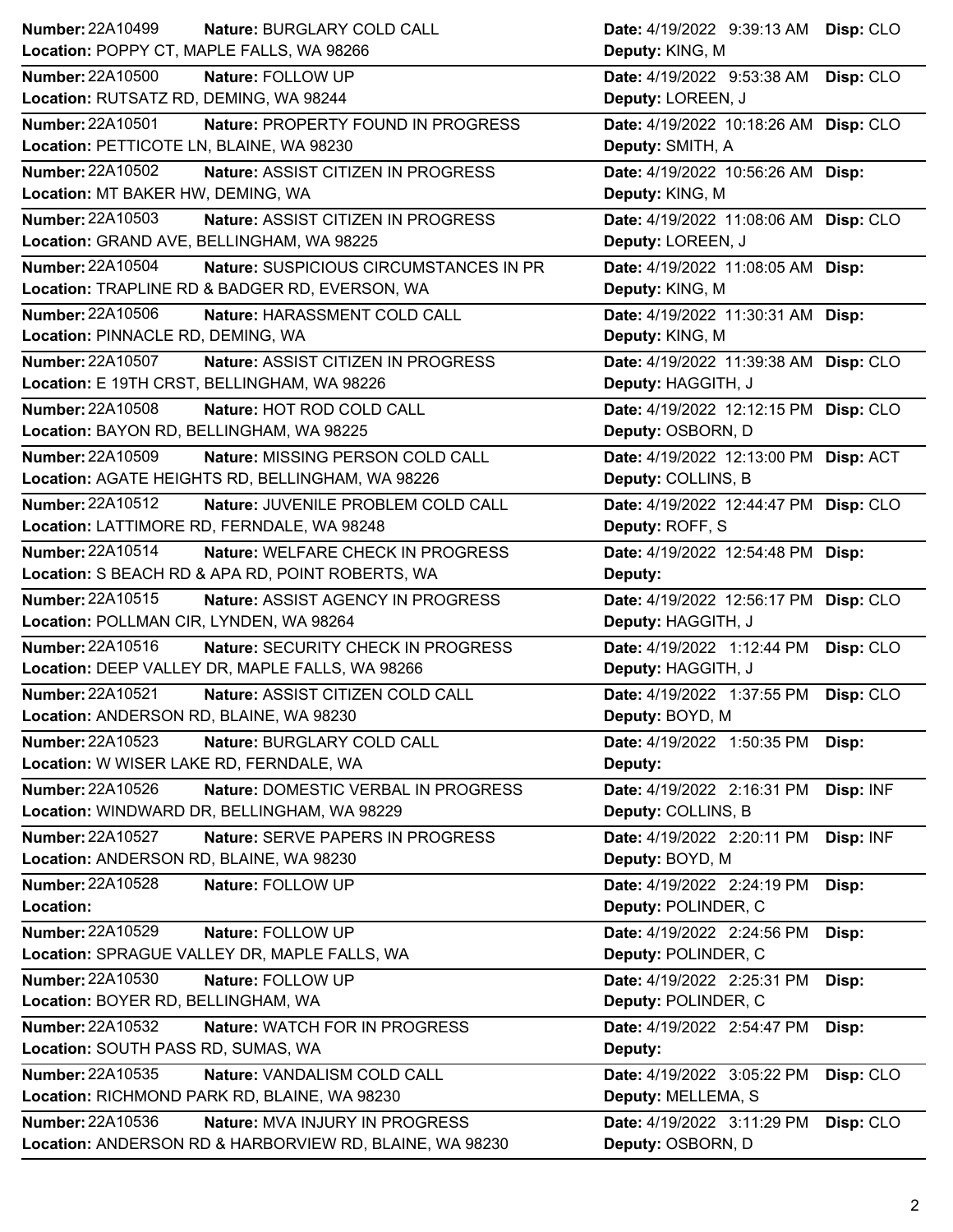| <b>Number: 22A10537</b><br><b>Nature: MVA BLOCKING IN PROGRESS</b>                         | Date: 4/19/2022 3:11:29 PM Disp:                              |
|--------------------------------------------------------------------------------------------|---------------------------------------------------------------|
| Location: HARBORVIEW RD & ANDERSON RD, BLAINE, WA                                          | Deputy:                                                       |
| Number: 22A10538<br><b>Nature: MVA INJURY IN PROGRESS</b>                                  | Date: 4/19/2022 3:11:32 PM<br>Disp:                           |
| Location: HARBORVIEW RD & ANDERSON RD, BLAINE, WA                                          | Deputy:                                                       |
| Number: 22A10539<br>Nature: SUSPICIOUS VEHICLE IN PROGRESS                                 | Date: 4/19/2022 3:23:34 PM<br>Disp:                           |
| Location: E SMITH RD, BELLINGHAM, WA                                                       | Deputy: MELLEMA, S                                            |
| <b>Number: 22A10540</b><br>Nature: TRAFFIC HAZARD IN PROGRESS                              | Date: 4/19/2022 3:27:30 PM<br>Disp: CLO                       |
| Location: E LAUREL RD & MEDCALF RD, BELLINGHAM, WA 98226                                   | Deputy: KLUTTS, C                                             |
| <b>Number: 22A10541</b><br>Nature: REFER TO WSP IN PROGRESS                                | Date: 4/19/2022 3:32:46 PM<br>Disp: CLO                       |
| Location: MT BAKER HWY, BELLINGHAM, WA 98226                                               | Deputy: VANDYKEN, B                                           |
| Number: 22A10542<br>Nature: ATTEMPTED SUICIDE IN PROGRESS                                  | Date: 4/19/2022 3:32:04 PM<br>Disp: CLO                       |
| Location: MOSQUITO LAKE RD, DEMING, WA 98244                                               | Deputy: WRIGHT, M                                             |
| Number: 22A10543<br>Nature: FOLLOW UP                                                      | Date: 4/19/2022 3:41:34 PM<br>Disp:                           |
| Location: ALDRICH RD, FERNDALE, WA                                                         | Deputy: STRAND, E                                             |
| <b>Number: 22A10544</b><br>Nature: VEHICLE PROWL COLD CALL                                 | Date: 4/19/2022 2:11:01 PM<br>Disp: CLO                       |
| Location: SAMISH WAY, BELLINGHAM, WA 98229                                                 | Deputy: BOYD, M                                               |
| Number: 22A10545<br>Nature: MVA NON BLKING/NON INJURY IN P                                 | Date: 4/19/2022 3:47:36 PM<br>Disp:                           |
| Location: SEMIAHMOO DR, BLAINE, WA                                                         | Deputy: OSBORN, D                                             |
| Number: 22A10550<br>Nature: ALARM AUDIBLE IN PROGRESS                                      | Date: 4/19/2022 4:43:20 PM<br>Disp:                           |
| Location: SALASHAN PK, FERNDALE, WA                                                        | Deputy:                                                       |
| Number: 22A10551<br><b>Nature: WATCH FOR IN PROGRESS</b>                                   | Date: 4/19/2022 4:43:22 PM<br>Disp:                           |
| Location: ALDERWOOD AV, BELLINGHAM, WA                                                     | Deputy:                                                       |
| Number: 22A10552<br><b>Nature: IMPOUND PRIVATE IN PROGRESS</b>                             | Date: 4/19/2022 4:49:13 PM<br>Disp:                           |
| Location: SLATER RD, BELLINGHAM, WA                                                        | Deputy:                                                       |
| Number: 22A10553<br>Nature: SERVE PAPERS IN PROGRESS                                       | Date: 4/19/2022 5:03:30 PM<br>Disp:                           |
| Location: ANDERSON RD, BLAINE, WA                                                          | Deputy: STAFFORD, M                                           |
| <b>Number: 22A10555</b><br>Nature: THEFT IN PROGRESS                                       | Date: 4/19/2022 5:07:19 PM<br>Disp:                           |
|                                                                                            | Deputy: STAFFORD, M                                           |
| Location: TRACY PL, BLAINE, WA                                                             |                                                               |
| <b>Number: 22A10556</b><br>Nature: MVA NON BLKING/NON INJURY IN P                          | Date: 4/19/2022 5:16:13 PM<br>Disp:                           |
| Location: W BADGER RD & JACKMAN RD, LYNDEN, WA                                             | Deputy: OSBORN, D                                             |
| <b>Number: 22A10557</b><br>Nature: MVA NON BLKING/NON INJURY IN P                          | Date: 4/19/2022 5:42:30 PM<br>Disp:                           |
| Location: EVERSON GOSHEN RD, BELLINGHAM, WA                                                | Deputy: MELLEMA, S                                            |
| Number: 22A10559<br>Nature: NEIGHBORHOOD DISPUTE COLD CALL                                 | Date: 4/19/2022 5:50:21 PM                                    |
| Location: MCALPINE RD, BELLINGHAM, WA 98225                                                | Disp: CLO<br>Deputy: MELLEMA, S                               |
| Number: 22A10560<br>Nature: DOMESTIC ORDER VIOL COLD CALL                                  | Date: 4/19/2022 5:55:55 PM                                    |
| Location: GLORIA LN, BELLINGHAM, WA                                                        | Disp:<br>Deputy: MELLEMA, S                                   |
| Number: 22A10562<br>Nature: DOMESTIC PHYSICAL COLD CALL                                    |                                                               |
| Location: E SMITH RD, BELLINGHAM, WA                                                       | Date: 4/19/2022 6:19:01 PM<br>Disp:<br>Deputy: KLUTTS, C      |
| Number: 22A10564<br>Nature: MVA INJURY IN PROGRESS                                         |                                                               |
| Location: HAXTON WAY & LAMPMAN RD, FERNDALE, WA 98248                                      | Date: 4/19/2022 6:44:35 PM<br>Disp: CAA<br>Deputy: MELLEMA, S |
| Arrested: FITZGERALD, BRYAN L.<br>Age: 58                                                  |                                                               |
| <b>Offenses: Reckless Driving, Traffic, Accident, Injury</b>                               |                                                               |
| <b>Number: 22A10565</b><br><b>Nature: MVA INJURY IN PROGRESS</b>                           | Date: 4/19/2022 6:45:33 PM<br>Disp:                           |
| Location: HAXTON WA & LAMPMAN RD, FERNDALE, WA                                             | Deputy:                                                       |
| Number: 22A10566<br>Nature: TRESPASS IN PROGRESS                                           | Date: 4/19/2022 6:42:54 PM<br>Disp:                           |
| Location: HARBORVIEW RD, BLAINE, WA                                                        | Deputy: STAFFORD, M                                           |
| <b>Number: 22A10567</b><br>Nature: DUI IN PROGRESS<br>Location: GRANDVIEW RD, FERNDALE, WA | Date: 4/19/2022 7:11:12 PM<br>Disp:                           |